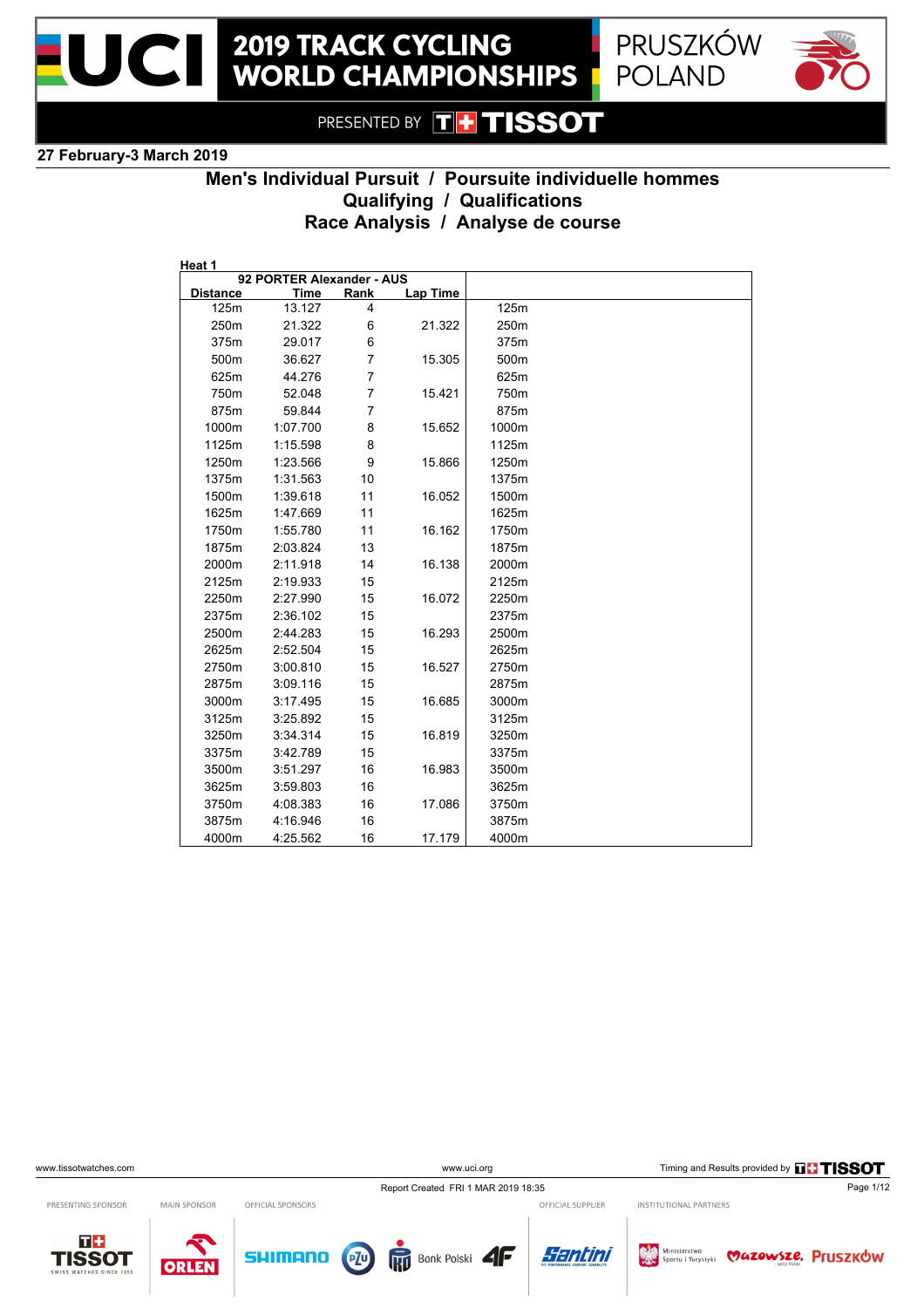





#### **27 February-3 March 2019**

# **Men's Individual Pursuit / Poursuite individuelle hommes Qualifying / Qualifications Race Analysis / Analyse de course**

| Heat 2          |                          |      |          |                        |             |      |          |  |
|-----------------|--------------------------|------|----------|------------------------|-------------|------|----------|--|
|                 | 241 PLEBANI Davide - ITA |      |          | 172 DAVY Clement - FRA |             |      |          |  |
| <b>Distance</b> | <b>Time</b>              | Rank | Lap Time | <b>Distance</b>        | <b>Time</b> | Rank | Lap Time |  |
| 125m            | 13.519                   | 16   |          | 125m                   | 13.505      | 14   |          |  |
| 250m            | 21.476                   | 11   | 21.476   | 250m                   | 21.979      | 21   | 21.979   |  |
| 375m            | 28.915                   | 5    |          | 375m                   | 30.025      | 22   |          |  |
| 500m            | 36.371                   | 4    | 14.895   | 500m                   | 37.998      | 21   | 16.019   |  |
| 625m            | 43.937                   | 5    |          | 625m                   | 45.992      | 21   |          |  |
| 750m            | 51.650                   | 5    | 15.279   | 750m                   | 54.019      | 20   | 16.021   |  |
| 875m            | 59.286                   | 4    |          | 875m                   | 1:02.043    | 20   |          |  |
| 1000m           | 1:06.992                 | 4    | 15.342   | 1000m                  | 1:10.056    | 20   | 16.037   |  |
| 1125m           | 1:14.615                 | 4    |          | 1125m                  | 1:18.043    | 20   |          |  |
| 1250m           | 1:22.247                 | 5    | 15.255   | 1250m                  | 1:26.038    | 19   | 15.982   |  |
| 1375m           | 1:29.880                 | 5    |          | 1375m                  | 1:34.025    | 19   |          |  |
| 1500m           | 1:37.476                 | 5    | 15.229   | 1500m                  | 1:42.016    | 19   | 15.978   |  |
| 1625m           | 1:45.021                 | 5    |          | 1625m                  | 1:50.058    | 19   |          |  |
| 1750m           | 1:52.652                 | 5    | 15.176   | 1750m                  | 1:58.130    | 19   | 16.114   |  |
| 1875m           | 2:00.267                 | 6    |          | 1875m                  | 2:06.214    | 19   |          |  |
| 2000m           | 2:07.885                 | 6    | 15.233   | 2000m                  | 2:14.290    | 18   | 16.160   |  |
| 2125m           | 2:15.605                 | 6    |          | 2125m                  | 2:22.385    | 18   |          |  |
| 2250m           | 2:23.352                 | 6    | 15.467   | 2250m                  | 2:30.472    | 17   | 16.182   |  |
| 2375m           | 2:31.097                 | 6    |          | 2375m                  | 2:38.559    | 18   |          |  |
| 2500m           | 2:38.870                 | 6    | 15.518   | 2500m                  | 2:46.659    | 17   | 16.187   |  |
| 2625m           | 2:46.558                 | 6    |          | 2625m                  | 2:54.674    | 17   |          |  |
| 2750m           | 2:54.167                 | 6    | 15.297   | 2750m                  | 3:02.587    | 17   | 15.928   |  |
| 2875m           | 3:01.817                 | 6    |          | 2875m                  | 3:10.603    | 16   |          |  |
| 3000m           | 3:09.557                 | 5    | 15.390   | 3000m                  | 3:18.604    | 16   | 16.017   |  |
| 3125m           | 3:17.296                 | 5    |          | 3125m                  | 3:26.642    | 16   |          |  |
| 3250m           | 3:25.081                 | 5    | 15.524   | 3250m                  | 3:34.716    | 16   | 16.112   |  |
| 3375m           | 3:32.827                 | 5    |          | 3375m                  | 3:42.805    | 16   |          |  |
| 3500m           | 3:40.614                 | 5    | 15.533   | 3500m                  | 3:50.946    | 15   | 16.230   |  |
| 3625m           | 3:48.345                 | 4    |          | 3625m                  | 3:59.147    | 15   |          |  |
| 3750m           | 3:56.148                 | 4    | 15.534   | 3750m                  | 4:07.405    | 15   | 16.459   |  |
| 3875m           | 4:03.909                 | 3    |          | 3875m                  | 4:15.807    | 15   |          |  |
|                 |                          |      |          |                        |             |      |          |  |
| 4000m           | 4:11.764                 | 3    | 15.616   | 4000m                  | 4:24.362    | 15   | 16.957   |  |

www.uci.org Timing and Results provided by **THSSOT** 

INSTITUTIONAL PARTNERS

Report Created FRI 1 MAR 2019 18:35 Page 2/12 OFFICIAL SUPPLIER

PRESENTING SPONSOR

MAIN SPONSOR OFFICIAL SPONSORS

 $T +$ **TISSOT** 









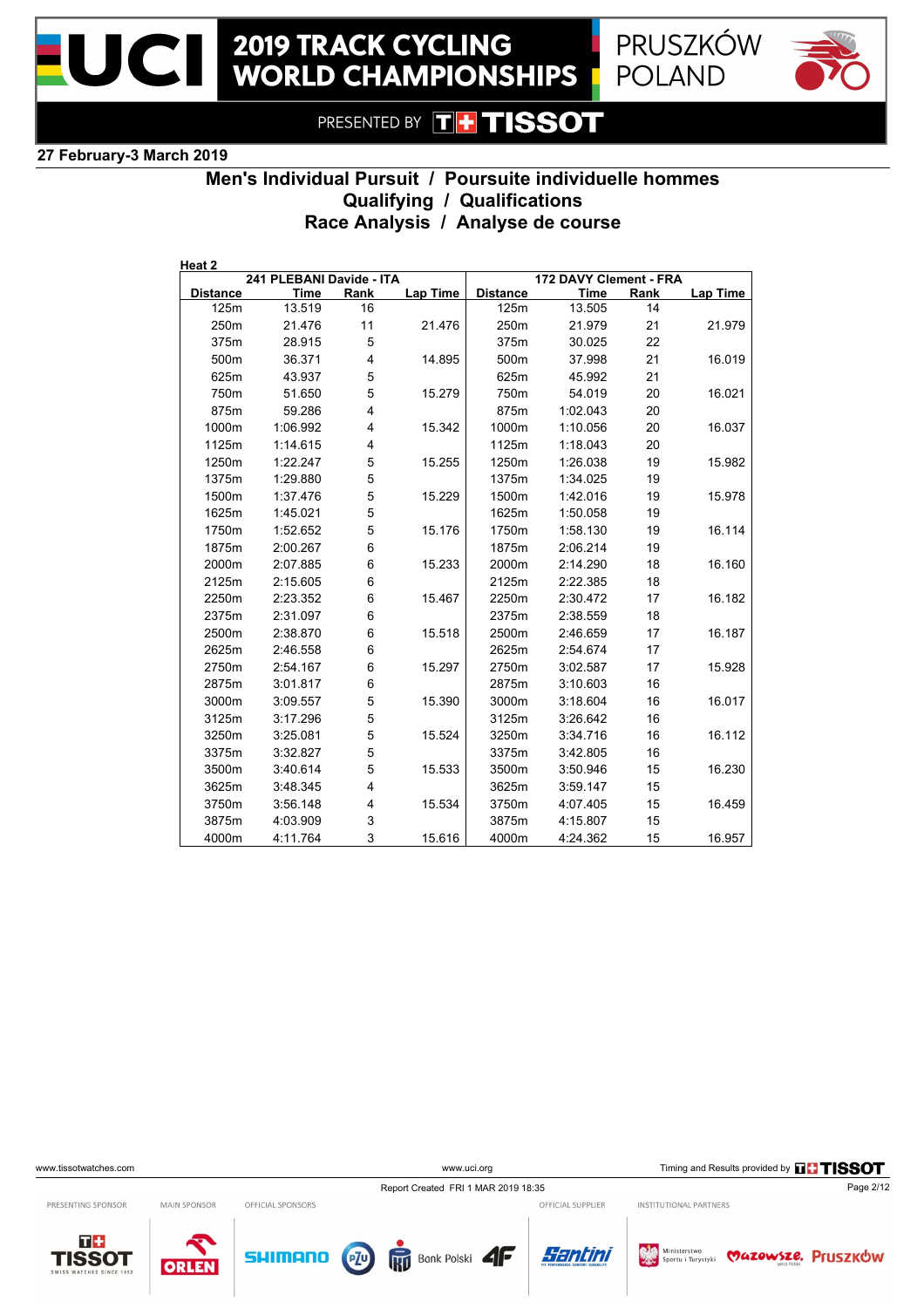



### **27 February-3 March 2019**

# **Men's Individual Pursuit / Poursuite individuelle hommes Qualifying / Qualifications Race Analysis / Analyse de course**

| Heat 3          | 209 ROHDE Leon - GER |                |                 |                 | 270 IM Jaeyeon - KOR |      |          |
|-----------------|----------------------|----------------|-----------------|-----------------|----------------------|------|----------|
| <b>Distance</b> | Time                 | Rank           | <b>Lap Time</b> | <b>Distance</b> | <b>Time</b>          | Rank | Lap Time |
| 125m            | 13.350               | 11             |                 | 125m            | 13.303               | 9    |          |
| 250m            | 21.671               | 14             | 21.671          | 250m            | 21.446               | 10   | 21.446   |
| 375m            | 29.509               | 13             |                 | 375m            | 29.408               | 11   |          |
| 500m            | 37.209               | 11             | 15.538          | 500m            | 37.432               | 16   | 15.986   |
| 625m            | 44.904               | 11             |                 | 625m            | 45.448               | 18   |          |
| 750m            | 52.680               | 11             | 15.471          | 750m            | 53.435               | 18   | 16.003   |
| 875m            | 1:00.438             | 11             |                 | 875m            | 1:01.397             | 18   |          |
| 1000m           | 1:08.254             | 11             | 15.574          | 1000m           | 1:09.295             | 18   | 15.860   |
| 1125m           | 1:16.039             | 11             |                 | 1125m           | 1:17.244             | 18   |          |
| 1250m           | 1:23.889             | 11             | 15.635          | 1250m           | 1:25.160             | 18   | 15.865   |
| 1375m           | 1:31.673             | 11             |                 | 1375m           | 1:33.052             | 18   |          |
| 1500m           | 1:39.455             | 10             | 15.566          | 1500m           | 1:40.928             | 17   | 15.768   |
| 1625m           | 1:47.277             | 10             |                 | 1625m           | 1:48.831             | 17   |          |
| 1750m           | 1:55.187             | 10             | 15.732          | 1750m           | 1:56.776             | 16   | 15.848   |
| 1875m           | 2:03.071             | 10             |                 | 1875m           | 2:04.739             | 16   |          |
| 2000m           | 2:11.068             | 10             | 15.881          | 2000m           | 2:12.749             | 16   | 15.973   |
| 2125m           | 2:19.058             | 10             |                 | 2125m           | 2:20.826             | 16   |          |
| 2250m           | 2:27.024             | 10             | 15.956          | 2250m           | 2:28.986             | 16   | 16.237   |
| 2375m           | 2:34.956             | 10             |                 | 2375m           | 2:37.256             | 17   |          |
| 2500m           | 2:42.881             | 10             | 15.857          | 2500m           | 2:45.570             | 16   | 16.584   |
| 2625m           | 2:50.780             | 11             |                 | 2625m           | 2:53.995             | 16   |          |
| 2750m           | 2:58.745             | 10             | 15.864          | 2750m           | 3:02.438             | 16   | 16.868   |
| 2875m           | 3:06.750             | 10             |                 | 2875m           | 3:10.881             | 17   |          |
| 3000m           | 3:10.950             | $\overline{7}$ | 12.205          | 3000m           | 3:19.437             | 17   | 16.999   |
| 3125m           | 3:22.892             | 11             |                 | 3125m           | 3:28.203             | 17   |          |
| 3250m           | 3:30.975             | 11             | 20.025          | 3250m           | 3:37.072             | 17   | 17.635   |
| 3375m           | 3:39.077             | 11             |                 | 3375m           | 3:46.104             | 17   |          |
| 3500m           | 3:47.139             | 11             | 16.164          | 3500m           | 3:55.215             | 17   | 18.143   |
| 3625m           | 3:55.237             | 11             |                 | 3625m           | 4:04.089             | 17   |          |
| 3750m           | 4:03.393             | 11             | 16.254          | 3750m           | 4:12.819             | 18   | 17.604   |
| 3875m           | 4:11.582             | 11             |                 | 3875m           | 4:21.505             | 17   |          |
| 4000m           | 4:19.838             | 10             | 16.445          | 4000m           | 4:30.256             | 17   | 17.437   |

www.uci.org Timing and Results provided by **THSSOT** 

Report Created FRI 1 MAR 2019 18:35 Page 3/12

Bank Polski

PRESENTING SPONSOR

MAIN SPONSOR

ORLEN





OFFICIAL SPONSORS

**SHIMANO** 

OFFICIAL SUPPLIER

Santini

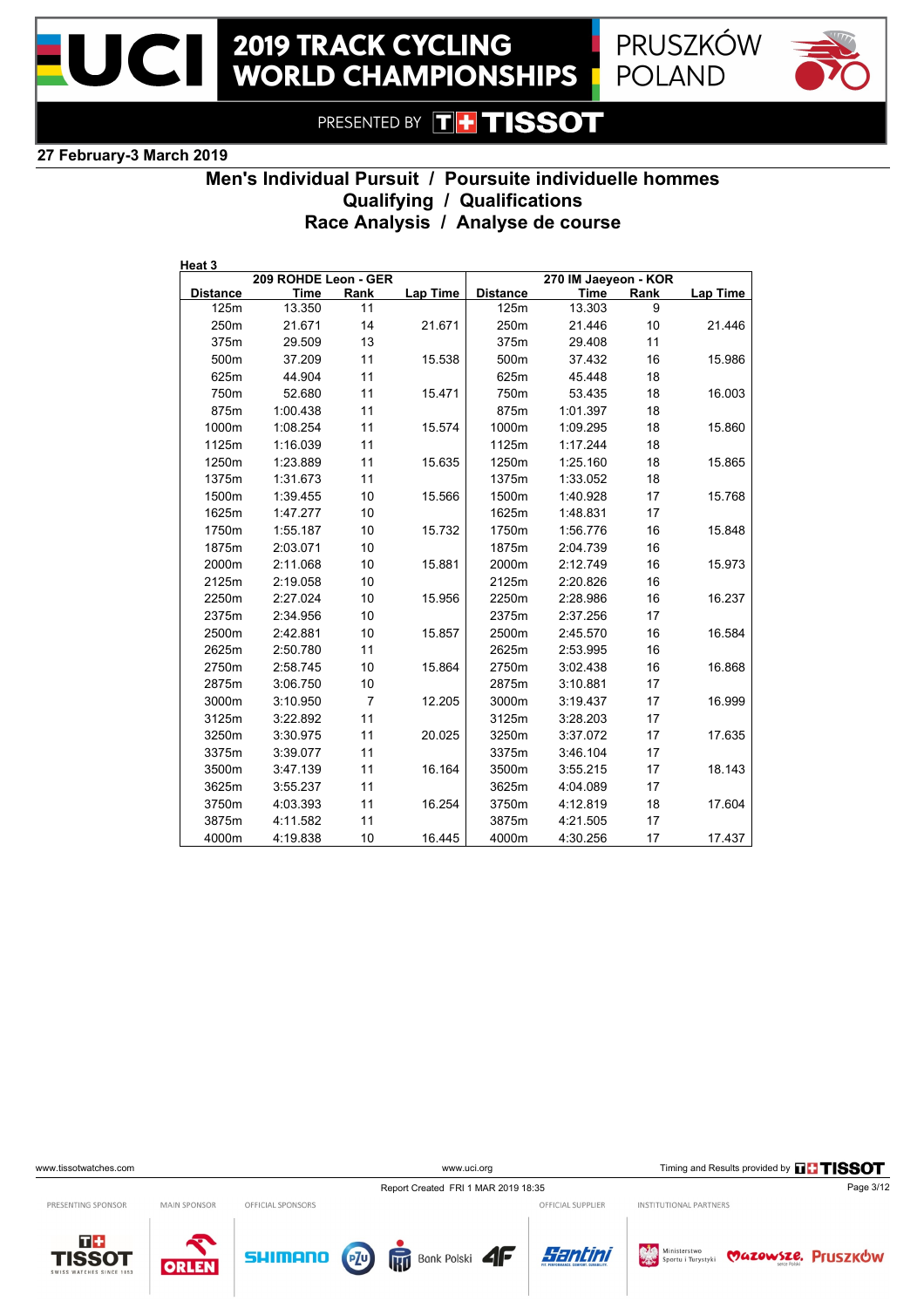





### **27 February-3 March 2019**

# **Men's Individual Pursuit / Poursuite individuelle hommes Qualifying / Qualifications Race Analysis / Analyse de course**

| Heat 4          | 316 KAISER Adrian - POL |      |          |                 | 271 MIN Kyeongho - KOR |      |                 |
|-----------------|-------------------------|------|----------|-----------------|------------------------|------|-----------------|
| <b>Distance</b> | Time                    | Rank | Lap Time | <b>Distance</b> | <b>Time</b>            | Rank | <b>Lap Time</b> |
| 125m            | 13.433                  | 13   |          | 125m            | 13.216                 | 7    |                 |
| 250m            | 21.655                  | 12   | 21.655   | 250m            | 21.264                 | 5    | 21.264          |
| 375m            | 29.500                  | 12   |          | 375m            | 29.110                 | 8    |                 |
| 500m            | 37.296                  | 12   | 15.641   | 500m            | 36.966                 | 9    | 15.702          |
| 625m            | 45.079                  | 14   |          | 625m            | 44.883                 | 10   |                 |
| 750m            | 52.880                  | 16   | 15.584   | 750m            | 52.817                 | 15   | 15.851          |
| 875m            | 1:00.747                | 15   |          | 875m            | 1:00.790               | 16   |                 |
| 1000m           | 1:08.671                | 15   | 15.791   | 1000m           | 1:08.788               | 16   | 15.971          |
| 1125m           | 1:16.553                | 15   |          | 1125m           | 1:16.836               | 17   |                 |
| 1250m           | 1:24.444                | 15   | 15.773   | 1250m           | 1:24.887               | 17   | 16.099          |
| 1375m           | 1:32.317                | 14   |          | 1375m           | 1:32.999               | 17   |                 |
| 1500m           | 1:40.221                | 14   | 15.777   | 1500m           | 1:41.159               | 18   | 16.272          |
| 1625m           | 1:48.164                | 14   |          | 1625m           | 1:49.362               | 18   |                 |
| 1750m           | 1:56.095                | 15   | 15.874   | 1750m           | 1:57.591               | 18   | 16.432          |
| 1875m           | 2:04.013                | 15   |          | 1875m           | 2:05.919               | 18   |                 |
| 2000m           | 2:11.954                | 15   | 15.859   | 2000m           | 2:14.304               | 19   | 16.713          |
| 2125m           | 2:19.902                | 14   |          | 2125m           | 2:22.760               | 19   |                 |
| 2250m           | 2:27.869                | 14   | 15.915   | 2250m           | 2:31.227               | 19   | 16.923          |
| 2375m           | 2:35.825                | 14   |          | 2375m           | 2:39.742               | 19   |                 |
| 2500m           | 2:43.810                | 14   | 15.941   | 2500m           | 2:48.309               | 19   | 17.082          |
| 2625m           | 2:51.869                | 14   |          | 2625m           | 2:56.953               | 19   |                 |
| 2750m           | 2:59.938                | 14   | 16.128   | 2750m           | 3:05.634               | 19   | 17.325          |
| 2875m           | 3:07.960                | 14   |          | 2875m           | 3:14.361               | 19   |                 |
| 3000m           | 3:15.998                | 14   | 16.060   | 3000m           | 3:23.153               | 19   | 17.519          |
| 3125m           | 3:24.061                | 14   |          | 3125m           | 3:32.045               | 20   |                 |
| 3250m           | 3:32.076                | 14   | 16.078   | 3250m           | 3:40.938               | 20   | 17.785          |
| 3375m           | 3:40.116                | 13   |          | 3375m           | 3:49.809               | 20   |                 |
| 3500m           | 3:48.171                | 13   | 16.095   | 3500m           | 3:58.700               | 20   | 17.762          |
| 3625m           | 3:56.238                | 13   |          | 3625m           | 4:07.641               | 20   |                 |
| 3750m           | 4:04.324                | 13   | 16.153   | 3750m           | 4:12.445               | 17   | 13.745          |
| 3875m           | 4:12.377                | 13   |          | 3875m           | 4:25.695               | 20   |                 |
| 4000m           | 4:20.523                | 13   | 16.199   | 4000m           | 4:34.874               | 21   | 22.429          |

www.uci.org Timing and Results provided by **THSSOT** 

Report Created FRI 1 MAR 2019 18:35 Page 4/12

Bank Polski

PRESENTING SPONSOR

MAIN SPONSOR

ORLEN





OFFICIAL SPONSORS

**SHIMANO** 

OFFICIAL SUPPLIER

Santini

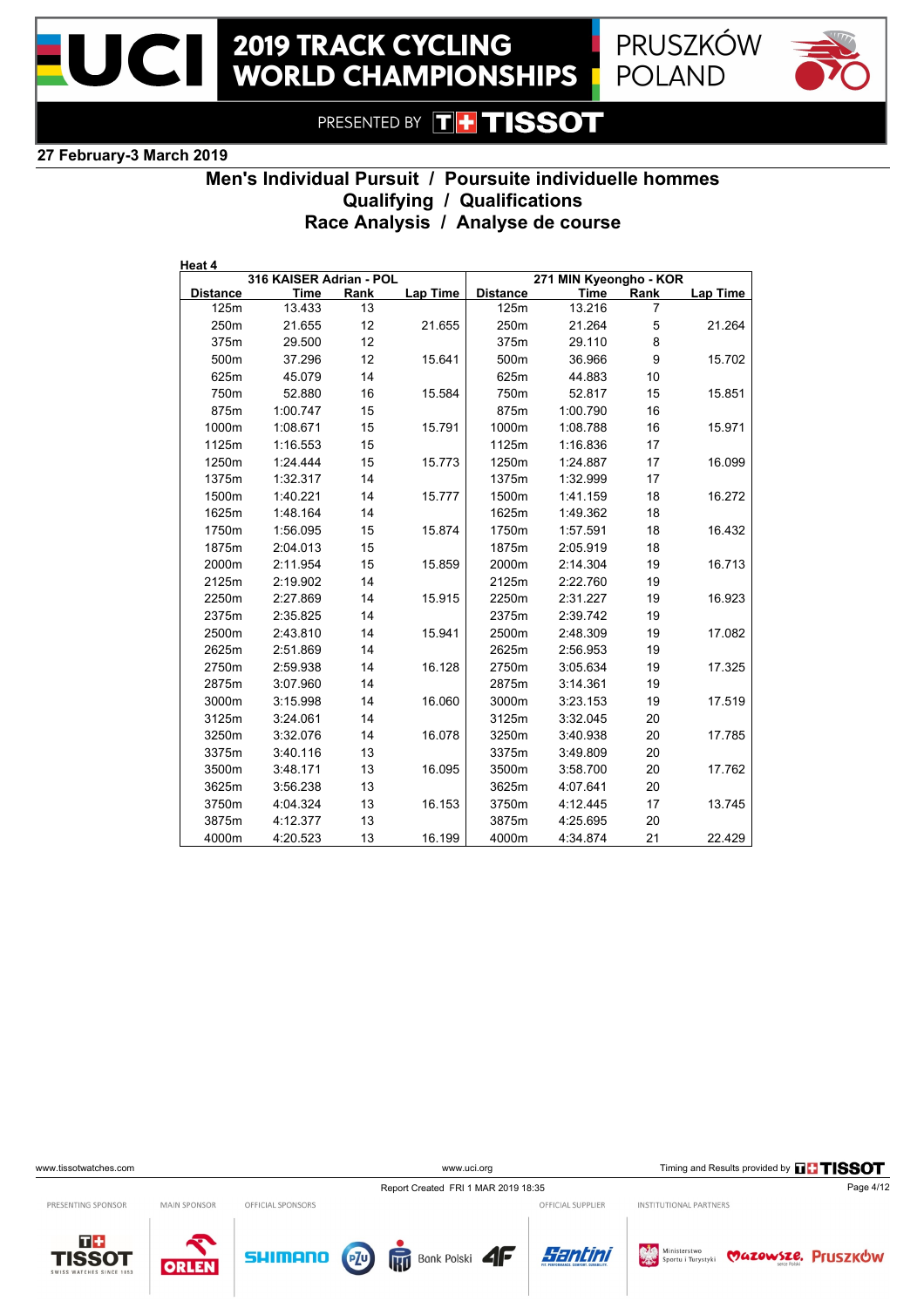







**27 February-3 March 2019**

# **Men's Individual Pursuit / Poursuite individuelle hommes Qualifying / Qualifications Race Analysis / Analyse de course**

| Heat 5          |                      |      |          |                 |                        |      |          |
|-----------------|----------------------|------|----------|-----------------|------------------------|------|----------|
|                 | 220 KO Siu Wai - HKG |      |          |                 | 380 HOOVER Gavin - USA |      |          |
| <b>Distance</b> | <b>Time</b>          | Rank | Lap Time | <b>Distance</b> | <b>Time</b>            | Rank | Lap Time |
| 125m            | 14.060               | 23   |          | 125m            | 13.517                 | 15   |          |
| 250m            | 22.536               | 23   | 22.536   | 250m            | 21.772                 | 16   | 21.772   |
| 375m            | 30.672               | 23   |          | 375m            | 29.666                 | 16   |          |
| 500m            | 38.715               | 23   | 16.179   | 500m            | 37.375                 | 14   | 15.603   |
| 625m            | 46.742               | 23   |          | 625m            | 45.094                 | 15   |          |
| 750m            | 54.809               | 23   | 16.094   | 750m            | 52.805                 | 13   | 15.430   |
| 875m            | 1:02.913             | 23   |          | 875m            | 1:00.615               | 14   |          |
| 1000m           | 1:11.107             | 22   | 16.298   | 1000m           | 1:08.441               | 14   | 15.636   |
| 1125m           | 1:19.373             | 22   |          | 1125m           | 1:16.361               | 14   |          |
| 1250m           | 1:27.688             | 22   | 16.581   | 1250m           | 1:24.296               | 13   | 15.855   |
| 1375m           | 1:36.005             | 22   |          | 1375m           | 1:32.181               | 13   |          |
| 1500m           | 1:44.402             | 22   | 16.714   | 1500m           | 1:40.017               | 13   | 15.721   |
| 1625m           | 1:52.822             | 22   |          | 1625m           | 1.47.914               | 12   |          |
| 1750m           | 2:01.360             | 22   | 16.958   | 1750m           | 1.55.794               | 12   | 15.777   |
| 1875m           | 2:09.972             | 22   |          | 1875m           | 2:03.727               | 11   |          |
| 2000m           | 2:18.682             | 22   | 17.322   | 2000m           | 2:11.638               | 11   | 15.844   |
| 2125m           | 2:27.410             | 22   |          | 2125m           | 2:19.592               | 12   |          |
| 2250m           | 2:35.900             | 22   | 17.218   | 2250m           | 2:27.488               | 12   | 15.850   |
| 2375m           | 2:44.008             | 22   |          | 2375m           | 2:35.464               | 12   |          |
| 2500m           | 2:52.154             | 22   | 16.254   | 2500m           | 2:43.450               | 12   | 15.962   |
| 2625m           | 3:00.400             | 22   |          | 2625m           | 2:51.478               | 13   |          |
| 2750m           | 3:08.740             | 22   | 16.586   | 2750m           | 2:59.508               | 13   | 16.058   |
| 2875m           | 3:17.256             | 22   |          | 2875m           | 3:07.602               | 13   |          |
| 3000m           | 3:25.904             | 22   | 17.164   | 3000m           | 3:15.748               | 13   | 16.240   |
| 3125m           | 3:34.670             | 22   |          | 3125m           | 3:23.906               | 13   |          |
| 3250m           | 3:43.612             | 22   | 17.708   | 3250m           | 3:32.058               | 13   | 16.310   |
| 3375m           | 3:52.660             | 22   |          | 3375m           | 3:40.332               | 14   |          |
| 3500m           | 4:01.808             | 22   | 18.196   | 3500m           | 3:48.548               | 14   | 16.490   |
| 3625m           | 4:11.018             | 22   |          | 3625m           | 3:56.800               | 14   |          |
| 3750m           | 4:20.330             | 22   | 18.522   | 3750m           | 4:05.048               | 14   | 16.500   |
| 3875m           | 4:29.618             | 23   |          | 3875m           | 4:13.320               | 14   |          |
| 4000m           | 4:38.820             | 23   | 18.490   | 4000m           | 4:21.596               | 14   | 16.548   |

www.uci.org Timing and Results provided by **THSSOT** 

INSTITUTIONAL PARTNERS

Report Created FRI 1 MAR 2019 18:35 Page 5/12 OFFICIAL SUPPLIER

PRESENTING SPONSOR

 $T +$ 

**TISSOT** 



OFFICIAL SPONSORS

ORLEN







Ministerstwo **WAZOWSZE. Pruszków**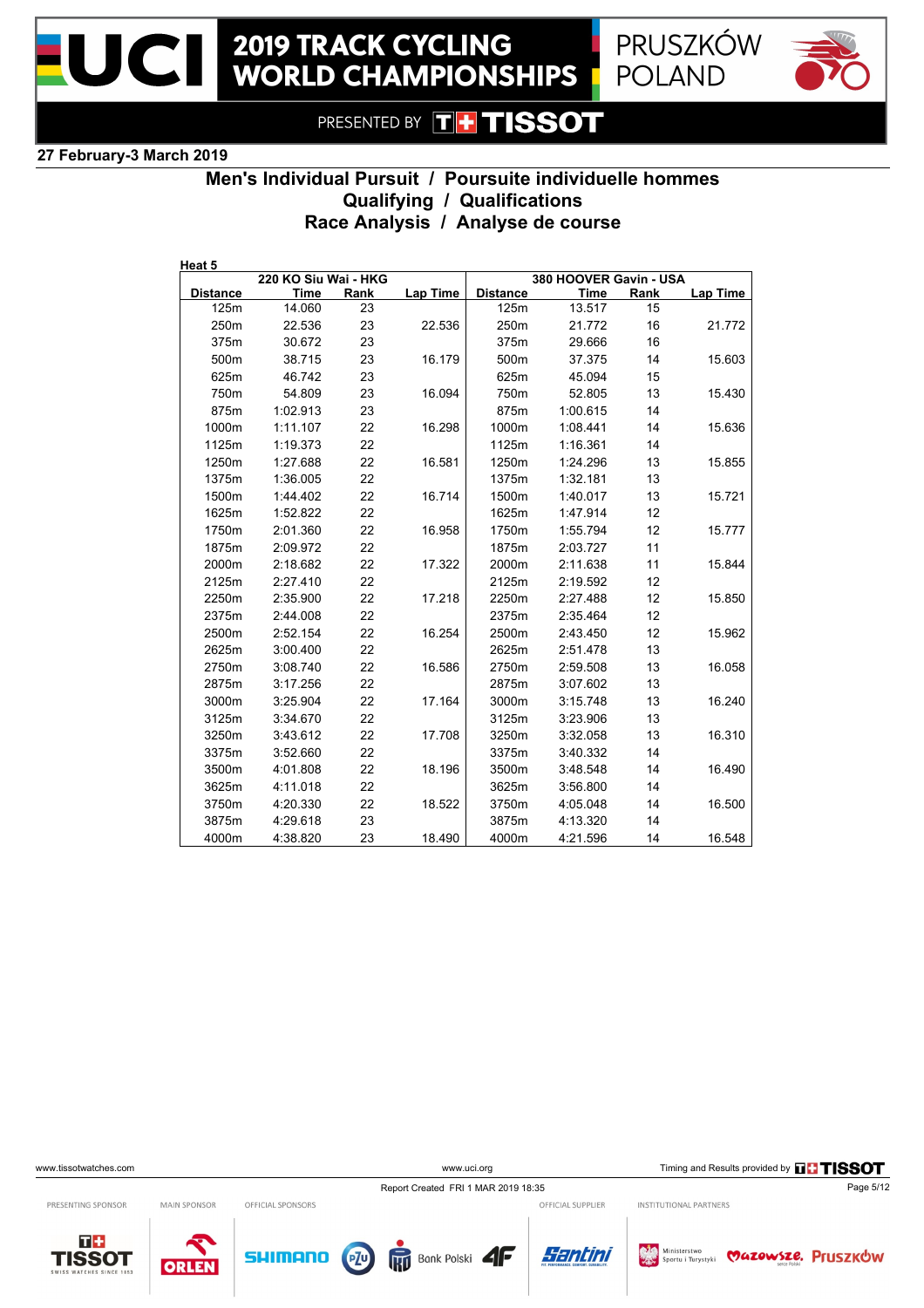





#### **27 February-3 March 2019**

# **Men's Individual Pursuit / Poursuite individuelle hommes Qualifying / Qualifications Race Analysis / Analyse de course**

| Heat 6          |                           |      |          |                 |                             |                         |          |
|-----------------|---------------------------|------|----------|-----------------|-----------------------------|-------------------------|----------|
|                 | 58 PIETRULA Nicolas - CZE |      |          |                 | 211 WEINSTEIN Domenic - GER |                         |          |
| <b>Distance</b> | <b>Time</b>               | Rank | Lap Time | <b>Distance</b> | <b>Time</b>                 | Rank                    | Lap Time |
| 125m            | 13.749                    | 21   |          | 125m            | 13.602                      | 20                      |          |
| 250m            | 21.937                    | 20   | 21.937   | 250m            | 21.669                      | 13                      | 21.669   |
| 375m            | 29.683                    | 17   |          | 375m            | 29.231                      | 9                       |          |
| 500m            | 37.350                    | 13   | 15.413   | 500m            | 36.692                      | 8                       | 15.023   |
| 625m            | 45.037                    | 12   |          | 625m            | 44.196                      | 6                       |          |
| 750m            | 52.770                    | 12   | 15.420   | 750m            | 51.762                      | 6                       | 15.070   |
| 875m            | 1:00.518                  | 13   |          | 875m            | 59.354                      | 6                       |          |
| 1000m           | 1:08.355                  | 13   | 15.585   | 1000m           | 1:07.013                    | 5                       | 15.251   |
| 1125m           | 1:16.287                  | 13   |          | 1125m           | 1:14.641                    | 5                       |          |
| 1250m           | 1:24.303                  | 14   | 15.948   | 1250m           | 1:22.244                    | $\overline{\mathbf{4}}$ | 15.231   |
| 1375m           | 1:32.394                  | 15   |          | 1375m           | 1:29.812                    | 4                       |          |
| 1500m           | 1:40.567                  | 16   | 16.264   | 1500m           | 1:37.335                    | 4                       | 15.091   |
| 1625m           | 1:48.760                  | 16   |          | 1625m           | 1:44.876                    | 4                       |          |
| 1750m           | 1:56.999                  | 17   | 16.432   | 1750m           | 1:52.398                    | 3                       | 15.063   |
| 1875m           | 2:05.332                  | 17   |          | 1875m           | 1:59.950                    | 3                       |          |
| 2000m           | 2:13.750                  | 17   | 16.751   | 2000m           | 2:07.464                    | 3                       | 15.066   |
| 2125m           | 2:22.241                  | 17   |          | 2125m           | 2:14.930                    | 3                       |          |
| 2250m           | 2:30.644                  | 18   | 16.894   | 2250m           | 2:22.310                    | 3                       | 14.846   |
| 2375m           | 2:37.171                  | 16   |          | 2375m           | 2:29.716                    | 3                       |          |
| 2500m           | 2:47.442                  | 18   | 16.798   | 2500m           | 2:37.113                    | 3                       | 14.803   |
| 2625m           | 2:55.975                  | 18   |          | 2625m           | 2:44.605                    | $\overline{c}$          |          |
| 2750m           | 3:04.524                  | 18   | 17.082   | 2750m           | 2:52.144                    | $\overline{c}$          | 15.031   |
| 2875m           | 3:13.059                  | 18   |          | 2875m           | 2:59.742                    | $\mathbf 2$             |          |
| 3000m           | 3:21.712                  | 18   | 17.188   | 3000m           | 3:07.379                    | $\overline{c}$          | 15.235   |
| 3125m           | 3:30.369                  | 18   |          | 3125m           | 3:15.036                    | $\overline{\mathbf{c}}$ |          |
| 3250m           | 3:39.129                  | 18   | 17.417   | 3250m           | 3:22.656                    | $\overline{\mathbf{c}}$ | 15.277   |
| 3375m           | 3:47.938                  | 18   |          | 3375m           | 3:30.308                    | $\overline{\mathbf{c}}$ |          |
| 3500m           | 3:56.809                  | 18   | 17.680   | 3500m           | 3:37.989                    | $\overline{\mathbf{c}}$ | 15.333   |
| 3625m           | 4:05.642                  | 18   |          | 3625m           | 3:45.718                    | $\overline{\mathbf{c}}$ |          |
| 3750m           | 4:14.504                  | 19   | 17.695   | 3750m           | 3:53.467                    | $\overline{c}$          | 15.478   |
| 3875m           | 4:23.289                  | 18   |          | 3875m           | 4:01.275                    | $\mathbf 2$             |          |
| 4000m           | 4:31.977                  | 18   | 17.473   | 4000m           | 4:09.091                    | $\overline{c}$          | 15.624   |

www.uci.org Timing and Results provided by **THSSOT** 

INSTITUTIONAL PARTNERS

Report Created FRI 1 MAR 2019 18:35 Page 6/12

PRESENTING SPONSOR

 $T +$ 

MAIN SPONSOR OFFICIAL SPONSORS

**TISSOT** 









OFFICIAL SUPPLIER

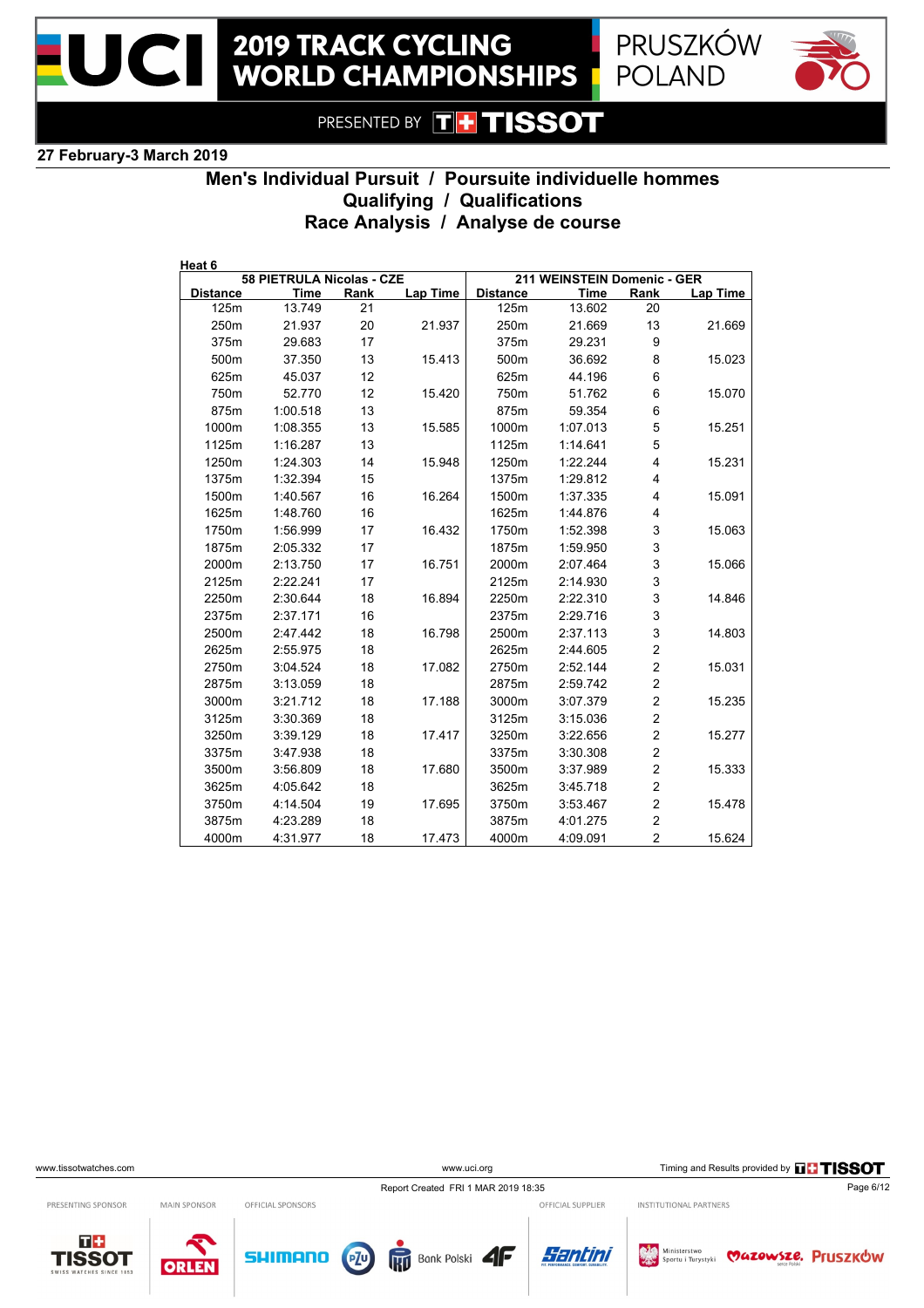





#### **27 February-3 March 2019**

# **Men's Individual Pursuit / Poursuite individuelle hommes Qualifying / Qualifications Race Analysis / Analyse de course**

| Heat 7          |                            |      |          |                 |                            |      |          |
|-----------------|----------------------------|------|----------|-----------------|----------------------------|------|----------|
|                 | 113 SHEMETAU Mikhail - BLR |      |          |                 | 269 ZHUMAKAN Alisher - KAZ |      |          |
| <b>Distance</b> | <b>Time</b>                | Rank | Lap Time | <b>Distance</b> | <b>Time</b>                | Rank | Lap Time |
| 125m            | 13.582                     | 19   |          | 125m            | 13.241                     | 8    |          |
| 250m            | 21.910                     | 19   | 21.910   | 250m            | 21.391                     | 8    | 21.391   |
| 375m            | 29.788                     | 18   |          | 375m            | 29.535                     | 14   |          |
| 500m            | 37.675                     | 19   | 15.765   | 500m            | 37.708                     | 20   | 16.317   |
| 625m            | 45.436                     | 17   |          | 625m            | 45.896                     | 20   |          |
| 750m            | 53.274                     | 17   | 15.599   | 750m            | 54.207                     | 21   | 16.499   |
| 875m            | 1:01.085                   | 17   |          | 875m            | 1:02.532                   | 21   |          |
| 1000m           | 1:08.946                   | 17   | 15.672   | 1000m           | 1:10.899                   | 21   | 16.692   |
| 1125m           | 1:16.768                   | 16   |          | 1125m           | 1:19.217                   | 21   |          |
| 1250m           | 1:24.645                   | 16   | 15.699   | 1250m           | 1:27.495                   | 21   | 16.596   |
| 1375m           | 1:32.494                   | 16   |          | 1375m           | 1:35.730                   | 21   |          |
| 1500m           | 1:40.394                   | 15   | 15.749   | 1500m           | 1:43.923                   | 21   | 16.428   |
| 1625m           | 1:48.206                   | 15   |          | 1625m           | 1:52.079                   | 21   |          |
| 1750m           | 1:56.094                   | 14   | 15.700   | 1750m           | 2:00.205                   | 21   | 16.282   |
| 1875m           | 2:03.966                   | 14   |          | 1875m           | 2:08.363                   | 21   |          |
| 2000m           | 2:11.892                   | 13   | 15.798   | 2000m           | 2:16.521                   | 21   | 16.316   |
| 2125m           | 2:19.802                   | 13   |          | 2125m           | 2:24.766                   | 21   |          |
| 2250m           | 2:27.744                   | 13   | 15.852   | 2250m           | 2:33.049                   | 21   | 16.528   |
| 2375m           | 2:35.670                   | 13   |          | 2375m           | 2:41.429                   | 20   |          |
| 2500m           | 2:43.644                   | 13   | 15.900   | 2500m           | 2:49.862                   | 20   | 16.813   |
| 2625m           | 2:49.928                   | 10   |          | 2625m           | 2:58.286                   | 20   |          |
| 2750m           | 2:59.503                   | 12   | 15.859   | 2750m           | 3:06.755                   | 20   | 16.893   |
| 2875m           | 3:07.442                   | 12   |          | 2875m           | 3:15.312                   | 20   |          |
| 3000m           | 3:15.380                   | 12   | 15.877   | 3000m           | 3:23.399                   | 20   | 16.644   |
| 3125m           | 3:23.333                   | 12   |          | 3125m           | 3:31.411                   | 19   |          |
| 3250m           | 3:31.344                   | 12   | 15.964   | 3250m           | 3:39.470                   | 19   | 16.071   |
| 3375m           | 3:39.403                   | 12   |          | 3375m           | 3:49.257                   | 19   |          |
| 3500m           | 3:47.519                   | 12   | 16.175   | 3500m           | 3:57.821                   | 19   | 18.351   |
| 3625m           | 3:55.682                   | 12   |          | 3625m           | 4:06.396                   | 19   |          |
| 3750m           | 4:03.872                   | 12   | 16.353   | 3750m           | 4:15.052                   | 20   | 17.231   |
| 3875m           | 4:12.066                   | 12   |          | 3875m           | 4:23.745                   | 19   |          |
| 4000m           | 4:20.346                   | 12   | 16.474   | 4000m           | 4:32.462                   | 19   | 17.410   |
|                 |                            |      |          |                 |                            |      |          |

www.uci.org Timing and Results provided by **THSSOT** 

Report Created FRI 1 MAR 2019 18:35 Page 7/12

Bank Polski

PRESENTING SPONSOR

MAIN SPONSOR





OFFICIAL SPONSORS

**SHIMANO** 

OFFICIAL SUPPLIER

Santini

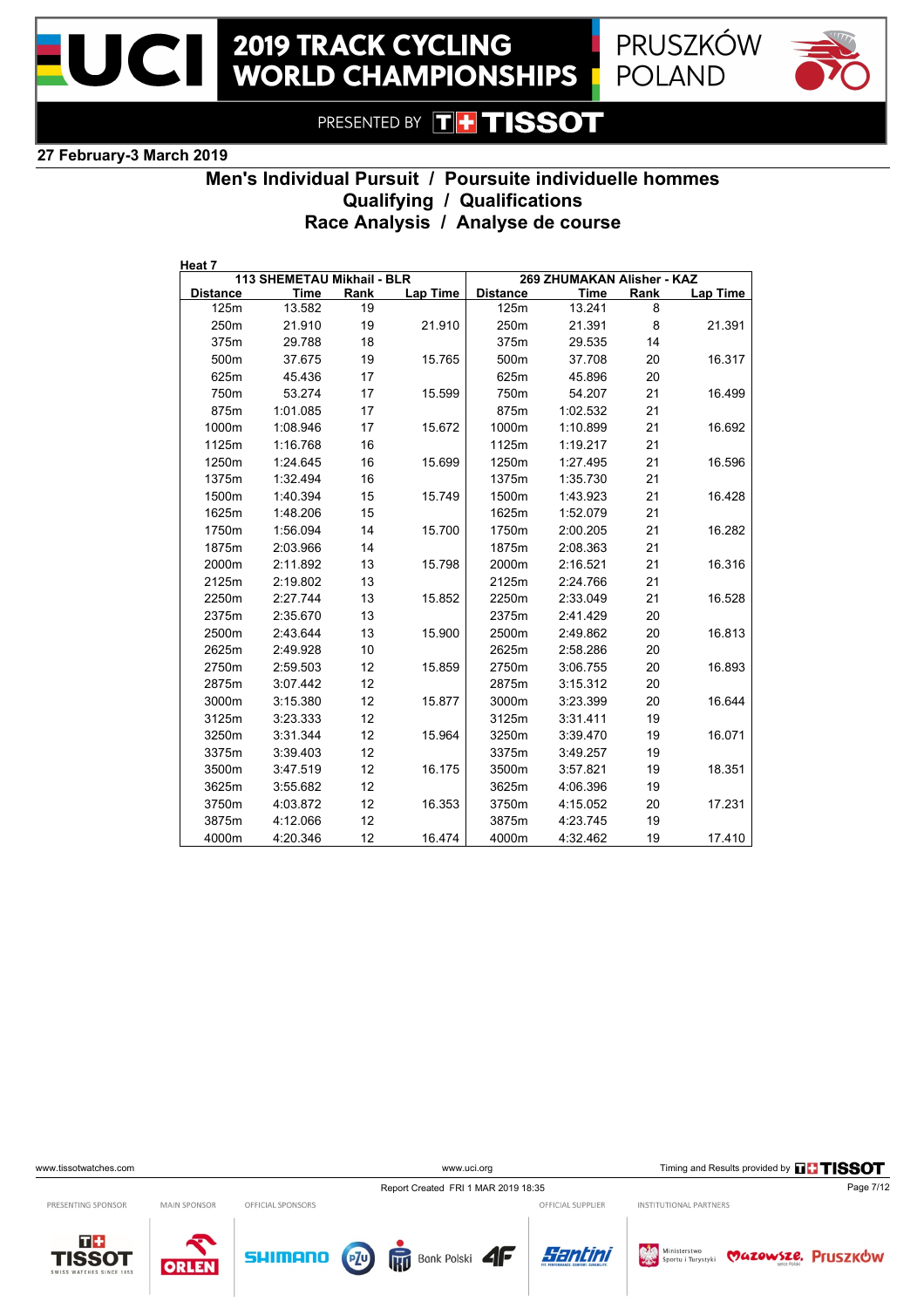



### **27 February-3 March 2019**

## **Men's Individual Pursuit / Poursuite individuelle hommes Qualifying / Qualifications Race Analysis / Analyse de course**

| Heat 8          |                                |      |                 |                 |                                      |      |                 |
|-----------------|--------------------------------|------|-----------------|-----------------|--------------------------------------|------|-----------------|
| <b>Distance</b> | 363 MANO Yuttana - THA<br>Time | Rank | <b>Lap Time</b> | <b>Distance</b> | 365 LI Wen Chao - TPE<br><b>Time</b> | Rank | <b>Lap Time</b> |
| 125m            | 13.528                         | 17   |                 | 125m            | 13.573                               | 18   |                 |
| 250m            | 21.837                         | 17   | 21.837          | 250m            | 21.875                               | 18   | 21.875          |
| 375m            | 29.957                         | 20   |                 | 375m            | 29.797                               | 19   |                 |
| 500m            | 38.139                         | 22   | 16.302          | 500m            | 37.611                               | 18   | 15.736          |
| 625m            | 46.311                         | 22   |                 | 625m            | 45.538                               | 19   |                 |
| 750m            | 54.561                         | 22   | 16.422          | 750m            | 53.567                               | 19   | 15.956          |
| 875m            | 1:02.854                       | 22   |                 | 875m            | 1:01.665                             | 19   |                 |
| 1000m           | 1:11.252                       | 23   | 16.691          | 1000m           | 1:09.815                             | 19   | 16.248          |
| 1125m           | 1:19.643                       | 23   |                 | 1125m           | 1:18.014                             | 19   |                 |
| 1250m           | 1:28.108                       | 23   | 16.856          | 1250m           | 1:26.181                             | 20   | 16.366          |
| 1375m           | 1:36.566                       | 23   |                 | 1375m           | 1:34.400                             | 20   |                 |
| 1500m           | 1:45.075                       | 23   | 16.967          | 1500m           | 1:42.601                             | 20   | 16.420          |
| 1625m           |                                | 23   |                 | 1625m           |                                      | 20   |                 |
|                 | 1:53.607                       |      |                 |                 | 1:50.865                             |      |                 |
| 1750m           | 2:02.171                       | 23   | 17.096          | 1750m           | 1:59.100                             | 20   | 16.499          |
| 1875m           | 2:10.742                       | 23   |                 | 1875m           | 2:07.432                             | 20   |                 |
| 2000m           | 2:19.327                       | 23   | 17.156          | 2000m           | 2:15.873                             | 20   | 16.773          |
| 2125m           | 2:27.932                       | 23   |                 | 2125m           | 2:24.395                             | 20   |                 |
| 2250m           | 2:36.532                       | 23   | 17.205          | 2250m           | 2:32.957                             | 20   | 17.084          |
| 2375m           | 2:45.115                       | 23   |                 | 2375m           | 2:41.649                             | 21   |                 |
| 2500m           | 2:53.719                       | 23   | 17.187          | 2500m           | 2:50.347                             | 21   | 17.390          |
| 2625m           | 3:02.311                       | 23   |                 | 2625m           | 2:59.032                             | 21   |                 |
| 2750m           | 3:10.896                       | 23   | 17.177          | 2750m           | 3:07.617                             | 21   | 17.270          |
| 2875m           | 3:19.534                       | 23   |                 | 2875m           | 3:16.197                             | 21   |                 |
| 3000m           | 3:28.251                       | 23   | 17.355          | 3000m           | 3:24.783                             | 21   | 17.166          |
| 3125m           | 3:36.972                       | 23   |                 | 3125m           | 3:33.480                             | 21   |                 |
| 3250m           | 3:45.704                       | 23   | 17.453          | 3250m           | 3:42.126                             | 21   | 17.343          |
| 3375m           | 3:54.396                       | 23   |                 | 3375m           | 3:50.851                             | 21   |                 |
| 3500m           | 4:03.110                       | 23   | 17.406          | 3500m           | 3:59.558                             | 21   | 17.432          |
| 3625m           | 4:11.823                       | 23   |                 | 3625m           | 4:08.418                             | 21   |                 |
| 3750m           | 4:20.566                       | 23   | 17.456          | 3750m           | 4:17.361                             | 21   | 17.803          |
| 3875m           | 4:29.279                       | 22   |                 | 3875m           | 4:26.127                             | 21   |                 |
| 4000m           | 4:38.046                       | 22   | 17.480          | 4000m           | 4:34.730                             | 20   | 17.369          |

www.uci.org Timing and Results provided by **THSSOT** 

Report Created FRI 1 MAR 2019 18:35 Page 8/12

Bank Polski

PRESENTING SPONSOR

MAIN SPONSOR

ORLEN







**SHIMANO** 

OFFICIAL SUPPLIER

Santini

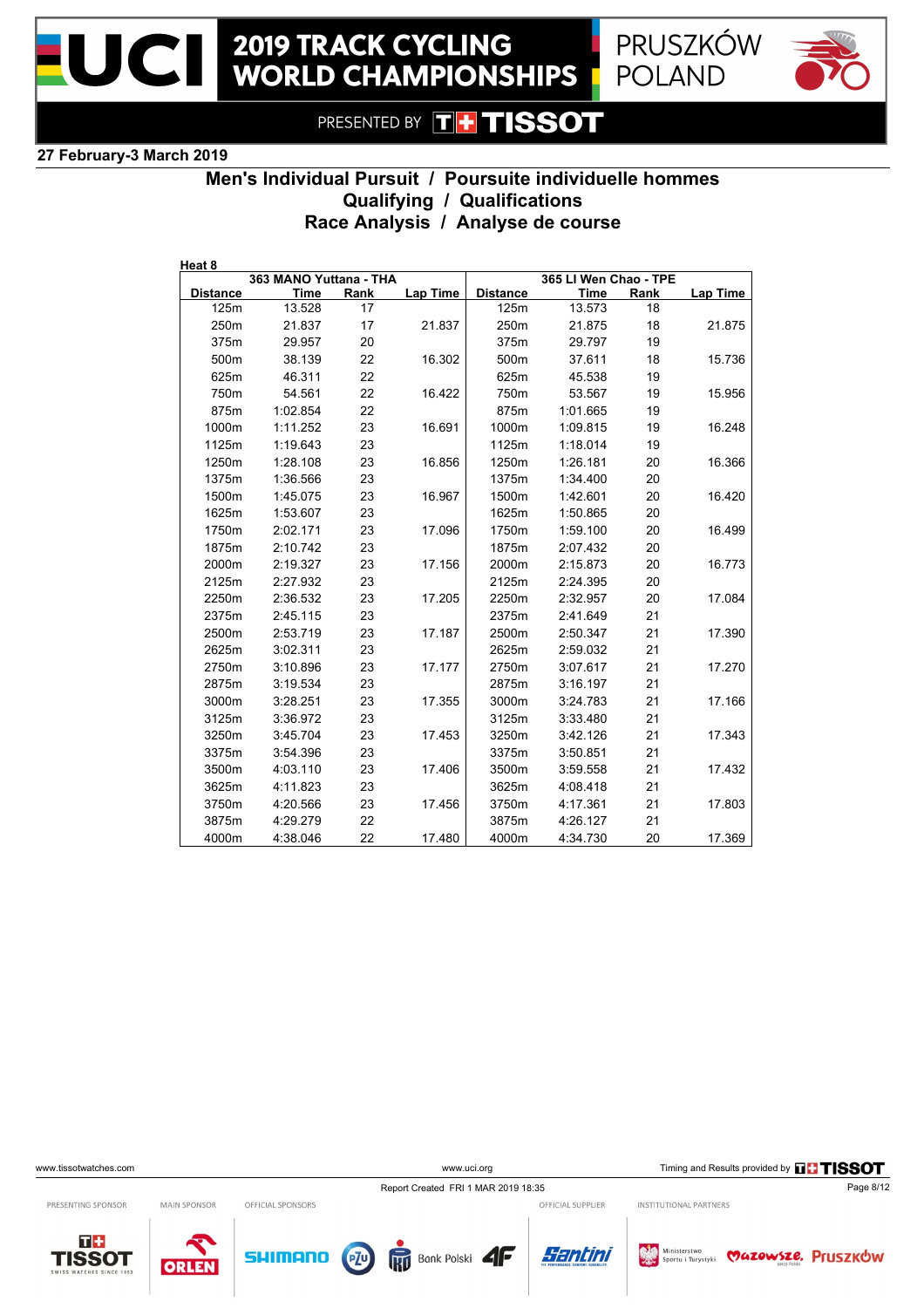





#### **27 February-3 March 2019**

# **Men's Individual Pursuit / Poursuite individuelle hommes Qualifying / Qualifications Race Analysis / Analyse de course**

| Heat 9          |                            |      |          |                 |                          |                |          |
|-----------------|----------------------------|------|----------|-----------------|--------------------------|----------------|----------|
|                 | 355 BISSEGGER Stefan - SUI |      |          |                 | 183 ARCHIBALD John - GBR |                |          |
| <b>Distance</b> | <b>Time</b>                | Rank | Lap Time | <b>Distance</b> | <b>Time</b>              | Rank           | Lap Time |
| 125m            | 13.033                     | 3    |          | 125m            | 13.895                   | 22             |          |
| 250m            | 21.133                     | 3    | 21.133   | 250m            | 22.217                   | 22             | 22.217   |
| 375m            | 28.868                     | 4    |          | 375m            | 29.986                   | 21             |          |
| 500m            | 36.621                     | 6    | 15.488   | 500m            | 37.579                   | 17             | 15.362   |
| 625m            | 44.465                     | 8    |          | 625m            | 45.209                   | 16             |          |
| 750m            | 52.412                     | 8    | 15.791   | 750m            | 52.815                   | 14             | 15.236   |
| 875m            | 1:00.362                   | 10   |          | 875m            | 1:00.466                 | 12             |          |
| 1000m           | 1:08.287                   | 12   | 15.875   | 1000m           | 1:08.065                 | 9              | 15.250   |
| 1125m           | 1:16.200                   | 12   |          | 1125m           | 1:15.714                 | 9              |          |
| 1250m           | 1:24.148                   | 12   | 15.861   | 1250m           | 1:23.339                 | 8              | 15.274   |
| 1375m           | 1:32.066                   | 12   |          | 1375m           | 1:31.006                 | 8              |          |
| 1500m           | 1:40.013                   | 12   | 15.865   | 1500m           | 1:38.667                 | 7              | 15.328   |
| 1625m           | 1:47.917                   | 13   |          | 1625m           | 1:46.399                 | $\overline{7}$ |          |
| 1750m           | 1:55.836                   | 13   | 15.823   | 1750m           | 1:54.110                 | $\overline{7}$ | 15.443   |
| 1875m           | 2:03.772                   | 12   |          | 1875m           | 2:01.817                 | $\overline{7}$ |          |
| 2000m           | 2:11.640                   | 12   | 15.804   | 2000m           | 2:09.513                 | $\overline{7}$ | 15.403   |
| 2125m           | 2:19.460                   | 11   |          | 2125m           | 2:17.231                 | 7              |          |
| 2250m           | 2:27.447                   | 11   | 15.807   | 2250m           | 2:24.987                 | $\overline{7}$ | 15.474   |
| 2375m           | 2:35.287                   | 11   |          | 2375m           | 2:32.550                 | $\overline{7}$ |          |
| 2500m           | 2:43.211                   | 11   | 15.764   | 2500m           | 2:40.305                 | 7              | 15.318   |
| 2625m           | 2:51.064                   | 12   |          | 2625m           | 2:48.048                 | 7              |          |
| 2750m           | 2:59.060                   | 11   | 15.849   | 2750m           | 2:55.854                 | 7              | 15.549   |
| 2875m           | 3:07.035                   | 11   |          | 2875m           | 3:03.687                 | $\overline{7}$ |          |
| 3000m           | 3:14.854                   | 11   | 15.794   | 3000m           | 3:11.474                 | 8              | 15.620   |
| 3125m           | 3:22.664                   | 10   |          | 3125m           | 3:19.324                 | $\overline{7}$ |          |
| 3250m           | 3:30.695                   | 10   | 15.841   | 3250m           | 3:27.110                 | $\overline{7}$ | 15.636   |
| 3375m           | 3:38.438                   | 10   |          | 3375m           | 3:35.048                 | $\overline{7}$ |          |
| 3500m           | 3:46.230                   | 9    | 15.535   | 3500m           | 3:42.907                 | 7              | 15.797   |
| 3625m           | 3:53.976                   | 9    |          | 3625m           | 3:50.861                 | 7              |          |
| 3750m           | 4:01.758                   | 9    | 15.528   | 3750m           | 3:58.805                 | $\overline{7}$ | 15.898   |
| 3875m           | 4:09.436                   | 9    |          | 3875m           | 4:06.756                 | 7              |          |
| 4000m           | 4:17.265                   | 9    | 15.507   | 4000m           | 4:14.730                 | $\overline{7}$ | 15.925   |

www.uci.org Timing and Results provided by **THSSOT** 

INSTITUTIONAL PARTNERS

Report Created FRI 1 MAR 2019 18:35 Page 9/12

PRESENTING SPONSOR

 $T +$ 

MAIN SPONSOR OFFICIAL SPONSORS

**TISSOT** 









OFFICIAL SUPPLIER

Ministerstwo **WAZOWSZE. Pruszków**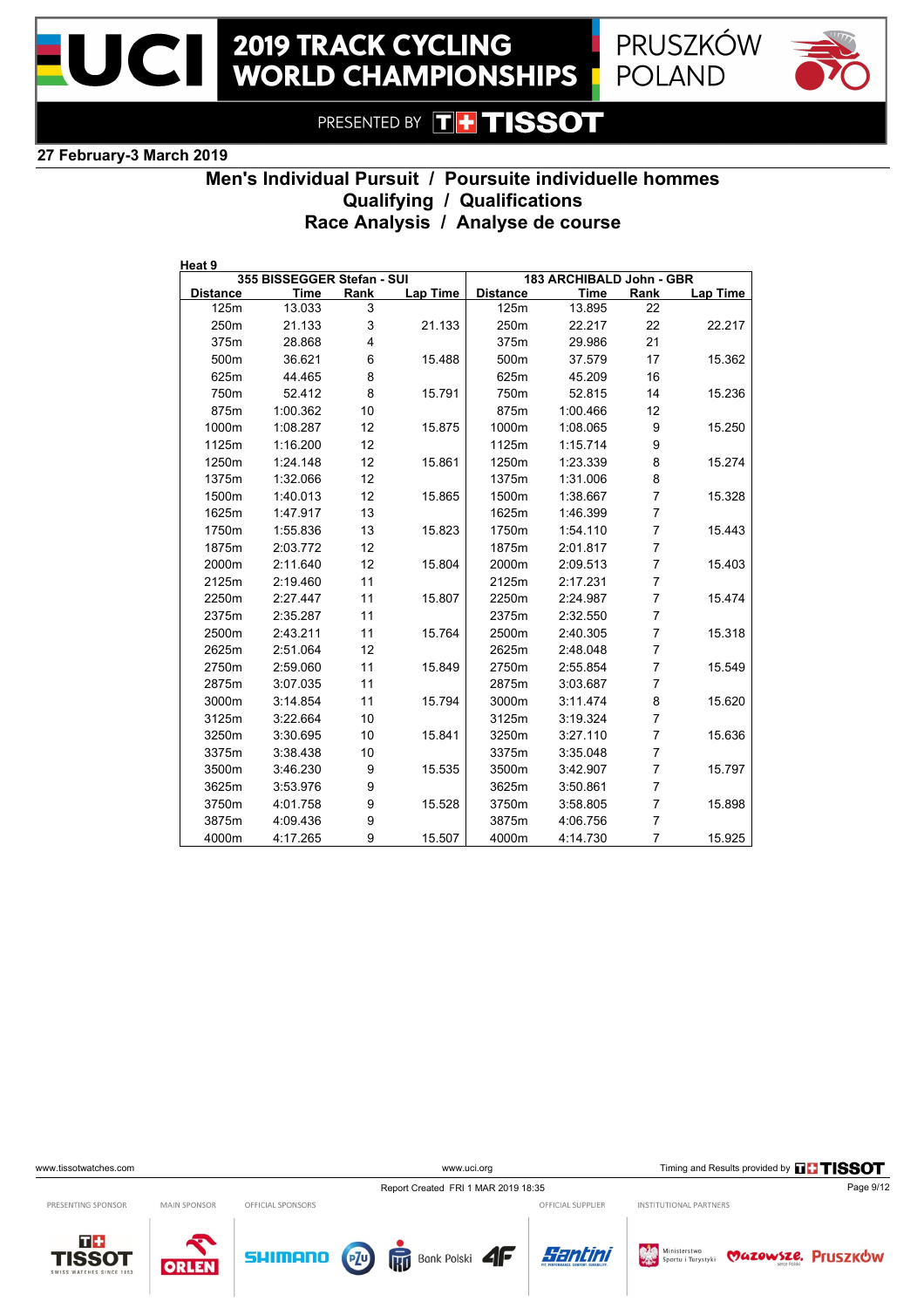



### **27 February-3 March 2019**

# **Men's Individual Pursuit / Poursuite individuelle hommes Qualifying / Qualifications Race Analysis / Analyse de course**

| Heat 10         |                        |      |                 |                 |                       |                |          |
|-----------------|------------------------|------|-----------------|-----------------|-----------------------|----------------|----------|
|                 | 42 IMHOF Claudio - SUI |      |                 |                 | 205 GROSS Felix - GER |                |          |
| <b>Distance</b> | <b>Time</b>            | Rank | <b>Lap Time</b> | <b>Distance</b> | <b>Time</b>           | Rank           | Lap Time |
| 125m            | 13.315                 | 10   |                 | 125m            | 12.780                | 1              |          |
| 250m            | 21.723                 | 15   | 21.723          | 250m            | 20.871                | 1              | 20.871   |
| 375m            | 29.664                 | 15   |                 | 375m            | 28.538                | 1              |          |
| 500m            | 37.391                 | 15   | 15.668          | 500m            | 36.159                | 1              | 15.288   |
| 625m            | 45.039                 | 13   |                 | 625m            | 43.797                | 4              |          |
| 750m            | 52.671                 | 10   | 15.280          | 750m            | 51.499                | 4              | 15.340   |
| 875m            | 1.00.347               | 9    |                 | 875m            | 59.300                | 5              |          |
| 1000m           | 1:08.079               | 10   | 15.408          | 1000m           | 1:07.176              | 6              | 15.677   |
| 1125m           | 1:15.826               | 10   |                 | 1125m           | 1:15.087              | $\overline{7}$ |          |
| 1250m           | 1:23.613               | 10   | 15.534          | 1250m           | 1:22.961              | 7              | 15.785   |
| 1375m           | 1:31.413               | 9    |                 | 1375m           | 1:30.846              | 7              |          |
| 1500m           | 1:39.243               | 9    | 15.630          | 1500m           | 1:38.734              | 8              | 15.773   |
| 1625m           | 1:47.070               | 9    |                 | 1625m           | 1.46.608              | 8              |          |
| 1750m           | 1:54.947               | 9    | 15.704          | 1750m           | 1:54.456              | 8              | 15.722   |
| 1875m           | 2:02.778               | 9    |                 | 1875m           | 2:02.313              | 8              |          |
| 2000m           | 2:10.600               | 9    | 15.653          | 2000m           | 2:10.180              | 8              | 15.724   |
| 2125m           | 2:18.395               | 9    |                 | 2125m           | 2:18.079              | 8              |          |
| 2250m           | 2:26.169               | 9    | 15.569          | 2250m           | 2:25.991              | 8              | 15.811   |
| 2375m           | 2:33.965               | 9    |                 | 2375m           | 2:33.929              | 8              |          |
| 2500m           | 2:41.759               | 8    | 15.590          | 2500m           | 2:41.872              | 9              | 15.881   |
| 2625m           | 2:49.543               | 8    |                 | 2625m           | 2:49.790              | 9              |          |
| 2750m           | 2:57.340               | 8    | 15.581          | 2750m           | 2:57.716              | 9              | 15.844   |
| 2875m           | 3:05.166               | 8    |                 | 2875m           | 3:05.728              | 9              |          |
| 3000m           | 3:13.006               | 9    | 15.666          | 3000m           | 3:13.771              | 10             | 16.055   |
| 3125m           | 3:20.835               | 8    |                 | 3125m           | 3:21.832              | 9              |          |
| 3250m           | 3:28.721               | 8    | 15.715          | 3250m           | 3:29.949              | 9              | 16.178   |
| 3375m           | 3:36.582               | 8    |                 | 3375m           | 3:38.194              | 9              |          |
| 3500m           | 3:44.499               | 8    | 15.778          | 3500m           | 3:46.481              | 10             | 16.532   |
| 3625m           | 3:52.429               | 8    |                 | 3625m           | 3:54.812              | 10             |          |
| 3750m           | 4:00.424               | 8    | 15.925          | 3750m           | 4:03.161              | 10             | 16.680   |
| 3875m           | 4:08.470               | 8    |                 | 3875m           | 4:11.538              | 10             |          |
| 4000m           | 4:16.583               | 8    | 16.159          | 4000m           | 4:19.937              | 11             | 16.776   |

www.uci.org Timing and Results provided by **THSSOT** 

Report Created FRI 1 MAR 2019 18:35 Page 10/12

Bank Polski

PRESENTING SPONSOR

MAIN SPONSOR

ORLEN





OFFICIAL SPONSORS

**SHIMANO** 

OFFICIAL SUPPLIER

Santini

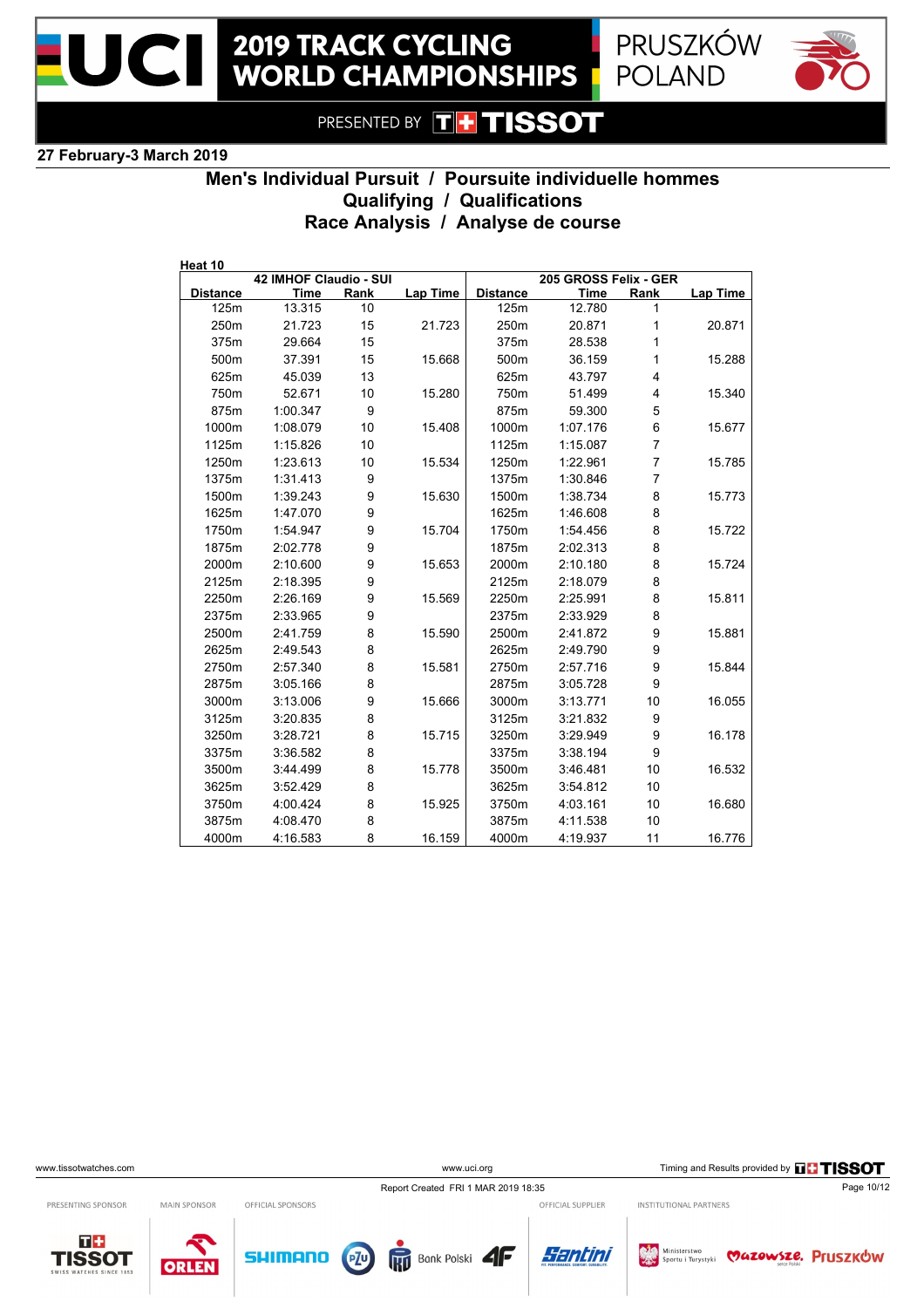





#### **27 February-3 March 2019**

# **Men's Individual Pursuit / Poursuite individuelle hommes Qualifying / Qualifications Race Analysis / Analyse de course**

| Heat 11         |                         |                |                 |                 |                         |                |          |
|-----------------|-------------------------|----------------|-----------------|-----------------|-------------------------|----------------|----------|
|                 | 237 GANNA Filippo - ITA |                |                 |                 | 381 LAMBIE Ashton - USA |                |          |
| <b>Distance</b> | <b>Time</b>             | Rank           | <b>Lap Time</b> | <b>Distance</b> | <b>Time</b>             | Rank           | Lap Time |
| 125m            | 13.175                  | 5              |                 | 125m            | 13.366                  | 12             |          |
| 250m            | 21.180                  | $\overline{4}$ | 21.180          | 250m            | 21.434                  | 9              | 21.434   |
| 375m            | 28.760                  | 3              |                 | 375m            | 29.048                  | $\overline{7}$ |          |
| 500m            | 36.267                  | 3              | 15.087          | 500m            | 36.403                  | 5              | 14.969   |
| 625m            | 43.739                  | $\overline{c}$ |                 | 625m            | 43.661                  | 1              |          |
| 750m            | 51.187                  | $\overline{c}$ | 14.920          | 750m            | 50.892                  | 1              | 14.489   |
| 875m            | 58.660                  | $\overline{c}$ |                 | 875m            | 58.215                  | 1              |          |
| 1000m           | 1:06.143                | $\overline{2}$ | 14.956          | 1000m           | 1:05.557                | 1              | 14.665   |
| 1125m           | 1:13.607                | $\overline{2}$ |                 | 1125m           | 1:13.010                | 1              |          |
| 1250m           | 1:21.106                | $\overline{c}$ | 14.963          | 1250m           | 1:20.456                | 1              | 14.899   |
| 1375m           | 1:28.607                | $\overline{2}$ |                 | 1375m           | 1:27.975                | 1              |          |
| 1500m           | 1:36.125                | $\overline{c}$ | 15.019          | 1500m           | 1:35.511                | 1              | 15.055   |
| 1625m           | 1:43.603                | $\overline{c}$ |                 | 1625m           | 1:43.148                | 1              |          |
| 1750m           | 1:51.101                | $\overline{2}$ | 14.976          | 1750m           | 1:50.756                | 1              | 15.245   |
| 1875m           | 1:58.622                | $\overline{2}$ |                 | 1875m           | 1:58.426                | 1              |          |
| 2000m           | 2:06.129                | $\overline{2}$ | 15.028          | 2000m           | 2:06.021                | 1              | 15.265   |
| 2125m           | 2:13.652                | 1              |                 | 2125m           | 2:13.716                | $\overline{c}$ |          |
| 2250m           | 2:21.213                | 1              | 15.084          | 2250m           | 2:21.374                | $\overline{c}$ | 15.353   |
| 2375m           | 2:28.735                | 1              |                 | 2375m           | 2:29.148                | $\mathbf 2$    |          |
| 2500m           | 2:36.247                | 1              | 15.034          | 2500m           | 2:36.863                | $\overline{2}$ | 15.489   |
| 2625m           | 2:43.718                | 1              |                 | 2625m           | 2:44.712                | 3              |          |
| 2750m           | 2:51.263                | 1              | 15.016          | 2750m           | 2:52.548                | 3              | 15.685   |
| 2875m           | 2:58.767                | 1              |                 | 2875m           | 3:00.505                | 3              |          |
| 3000m           | 3:06.309                | 1              | 15.046          | 3000m           | 3:08.373                | 3              | 15.825   |
| 3125m           | 3:13.813                | 1              |                 | 3125m           | 3:16.372                | 3              |          |
| 3250m           | 3:21.377                | 1              | 15.068          | 3250m           | 3:24.364                | 3              | 15.991   |
| 3375m           | 3:28.935                | 1              |                 | 3375m           | 3:32.440                | 4              |          |
| 3500m           | 3:36.563                | 1              | 15.186          | 3500m           | 3:40.515                | 4              | 16.151   |
| 3625m           | 3:44.200                | 1              |                 | 3625m           | 3:48.635                | 5              |          |
| 3750m           | 3:51.881                | 1              | 15.318          | 3750m           | 3:56.704                | 5              | 16.189   |
| 3875m           | 3:59.606                | 1              |                 | 3875m           | 4:04.831                | 5              |          |
| 4000m           | 4:07.456                | 1              | 15.575          | 4000m           | 4:12.886                | 5              | 16.182   |

www.uci.org Timing and Results provided by **THSSOT** 

INSTITUTIONAL PARTNERS

Report Created FRI 1 MAR 2019 18:35 Page 11/12 OFFICIAL SUPPLIER

PRESENTING SPONSOR

 $T +$ 

MAIN SPONSOR

OFFICIAL SPONSORS

**TISSOT** ORLEN









Ministerstwo **WAZOWSZE. Pruszków**